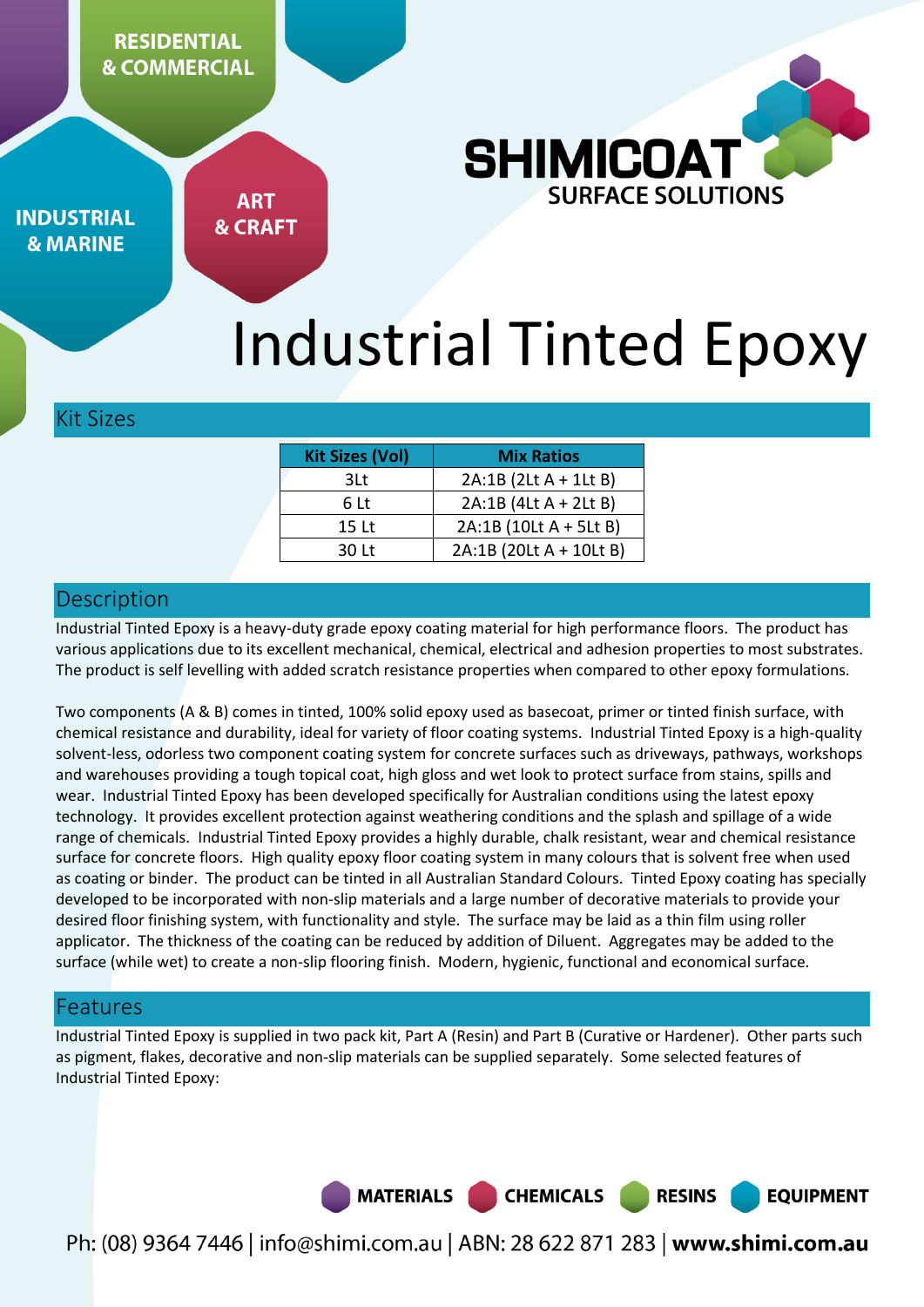

Suitable for Flake Flooring systems, see SHIMI

Superior Chemical Resistant Finished surface

Solvent Free (Unless you apply Diluent for

Engineered formulation for trafficable area

DIY Friendly, easy to apply and curable over a

Available with a wide range of Flakes for

Ideally compatible for Non-Slip Flooring

FLAKE flooring system.

Excellent UV stability

with high mechanical strength

wide range of temperature

decorative concrete

System.

thickness control)

- **Modern, Hygiene, Functional and Economical.**
- Heavy duty clear or pigmented coating for concrete and polished concrete floors.
- Highly resistant to chemical attack and pedestrian or vehicular traffic.
- Can be used in conjunction with graded aggregates to produce durable decorative floor finishes.
- Long lasting and easily maintained with good resistance to a wide range of domestic and commercial chemicals.
- Solvent free when used as a clear unpigmented coating or binder.
- Outstanding water resistance.
- Seamless, easy to clean and maintain.

# Colour Chart

#### Standard Colours:

- White N14
- Black N61
- **Neutral Grey N23**
- Dark Grey N64
- 
- Terracotta R52
- Bright Blue B23
- Dark Brown X65

**EQUIPMENT** 

SHIMICOAT offers all Australian Standard AS2700 Colours, consisting of 206 colours. Please contact SHIMICOAT office for your custom design tint. Extra charges may apply.

#### Coverage

1L covers approximately 5sqm per coat (200micron thickness), depend on the conditions of the surface. First coat usually consumes more and the second coat less.

# Applications

Roller, Brush or Squeegee.

## Dry Time at 25°C

| Pot Life:           | 45 minutes at 25°C                                                  |
|---------------------|---------------------------------------------------------------------|
| Tack Free:          | 2-3 hours                                                           |
|                     | Thin Film Set: 8 Hours (Min, depending on temperature and humidity) |
| Dry Cured:          | 12-24 hours – Foot Traffic (depending on temperature and humidity)  |
| <b>Fully Cured:</b> | 7 days (Vehicle Traffic)                                            |
| Re-Coat:            | Over night                                                          |

MATERIALS CHEMICALS RESINS

Ph: (08) 9364 7446 | info@shimi.com.au | ABN: 28 622 871 283 | www.shimi.com.au

- Cream Y34
-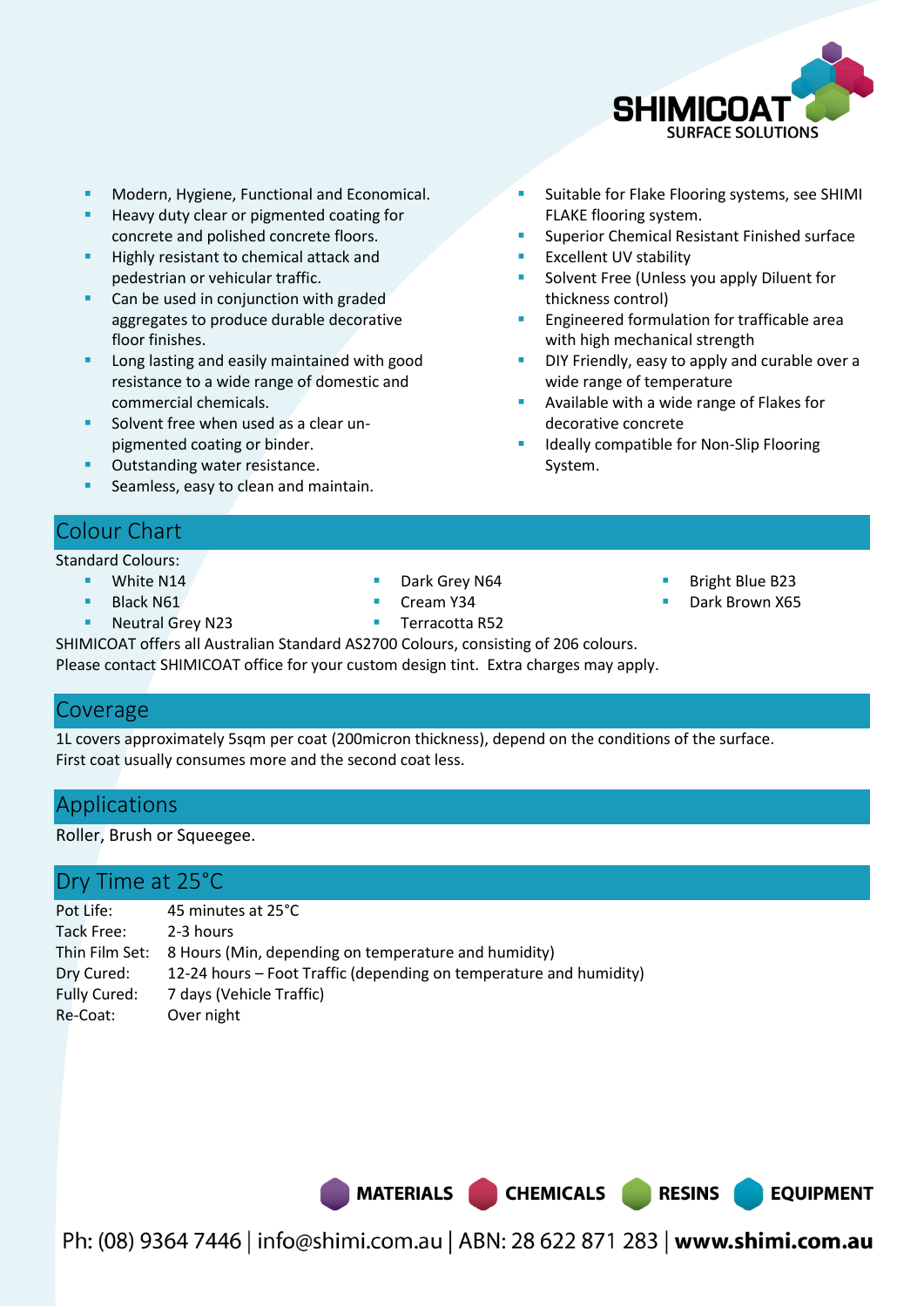

### Clean Up

Thinner & Diluent (Blend of Solvents)

#### Preparations

Clean and dry surface. Ensure surface to be coated is free of all dirt, grease, oil, paint, curing agents and other contaminants. Removal of Oil Contamination by degreaser and alkaline cleaning pressure wash Acid-wash to enhanced surface porosity and etch the surface. Ensure moisture free surface. Allow to completely dry, run Dry Test. Place a piece of plastic over a small area, tape the edges and leave for 1 hour. Remove plastic, if there is no moisture on either surface, concrete is sufficiently dry. Ideally, always consider surface grinding and removal of loose materials. Grinding is always advisable prior to application of all Shimicoat Epoxy products, to maximize adhesion.

For further information, please refer to SHIMICOAT Instruction for "Surface Preparations"

### **Specifications**

Physical & Chemical properties of Industrial Tinted Epoxy.

| <b>Mix Ratios</b>                          | 2A:1B (Volume) or 2A:1B (Weight)                     |
|--------------------------------------------|------------------------------------------------------|
|                                            | For Example: 2Lt of A (3Kg) & 1Lt of B (1.5Kg)       |
| Pot Life @25°C                             | 45min                                                |
|                                            |                                                      |
| <b>Colour of Blend</b>                     | Available in All Australian Standard AS 2700 Colours |
| <b>Specific Gravity (SG)</b>               | 1.5                                                  |
| Low Profile Coverage (Kg/sqm)              | Roller Application (200micron) - 0.2Kg of Blend per  |
|                                            | sqm                                                  |
| Maximum Temperature Surface Exposure (°C)  | 140                                                  |
| <b>Initial Cure Time (Hours)</b>           | 24Hours                                              |
| <b>Ultimate Cure Time (Days)</b>           | 7 Days                                               |
| Compressive strength (ASTM D 695-85)       | >70                                                  |
| Tensile strength (ASTM D 638-86)           | $>15$                                                |
| Flexural strength (ASTM D 790-86)          | $>15$                                                |
| Hardness shore D (ASTM D2240-86)           | >81                                                  |
| <b>Abrasion Resistance (ASTM D4060-90)</b> | 0.056 g/1000 cycle                                   |

MATERIALS CHEMICALS

Ph: (08) 9364 7446 | info@shimi.com.au | ABN: 28 622 871 283 | www.shimi.com.au

**RESINS** 

**EQUIPMENT**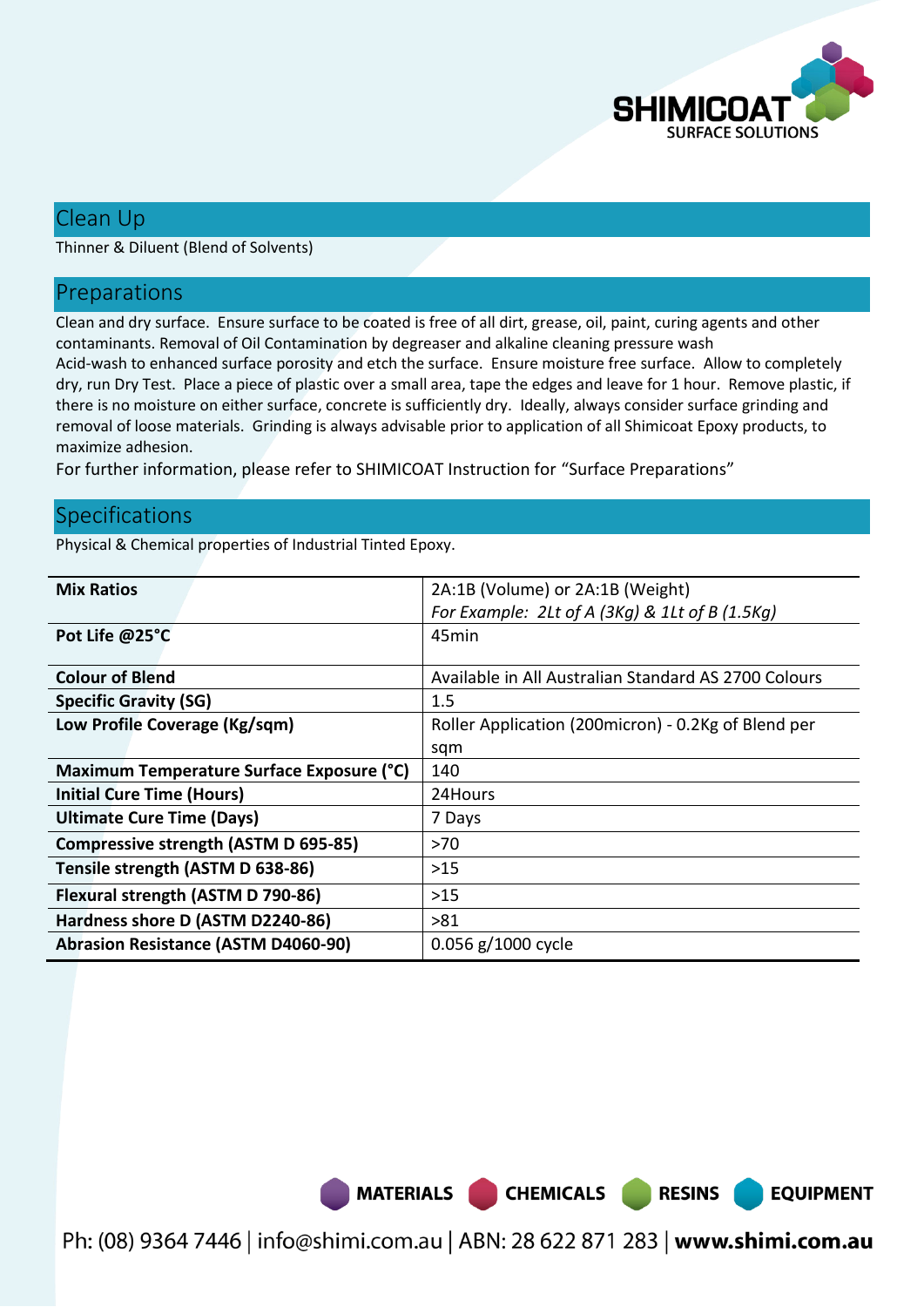

| Media                   | Reagent                                                             | Rating                                                                                                                                                                                                      |                |  |
|-------------------------|---------------------------------------------------------------------|-------------------------------------------------------------------------------------------------------------------------------------------------------------------------------------------------------------|----------------|--|
|                         | Hydrochloric Acid                                                   | B                                                                                                                                                                                                           |                |  |
|                         | Sulphuric Acid                                                      | $\overline{C}$                                                                                                                                                                                              |                |  |
| Acids                   | Acetic Acid                                                         | B                                                                                                                                                                                                           |                |  |
|                         | Nitric Acid (10% max)                                               |                                                                                                                                                                                                             | $\overline{C}$ |  |
|                         | Phosphoric Acid (25% max)                                           |                                                                                                                                                                                                             | B              |  |
|                         | Sodium Hydroxide                                                    |                                                                                                                                                                                                             | B              |  |
|                         | Ammonium Hydroxide                                                  |                                                                                                                                                                                                             | А              |  |
| Alkalis                 | Potassium Hydroxide                                                 |                                                                                                                                                                                                             | B              |  |
|                         | Sodium Hypochlorite (Bleach)                                        |                                                                                                                                                                                                             | $\mathbf{A}$   |  |
|                         | Xylene                                                              |                                                                                                                                                                                                             | A              |  |
|                         | Methyl Ethyl Ketone (MEK)                                           |                                                                                                                                                                                                             | $\overline{C}$ |  |
|                         | Diesel                                                              |                                                                                                                                                                                                             | А              |  |
| Solvents                | Ethanol                                                             |                                                                                                                                                                                                             | А              |  |
|                         | Acetone                                                             |                                                                                                                                                                                                             |                |  |
|                         | Kerosene                                                            |                                                                                                                                                                                                             | A              |  |
|                         | Petrol                                                              |                                                                                                                                                                                                             |                |  |
|                         | Wine & Beer                                                         | B<br>$\mathbf{A}$<br>А<br><b>Description</b><br>Suitable for Long term immersion<br>Suitable for Short-term immersion (Max 3<br>days)<br>Very short contact time is OK, spill and splash<br>Not Recommended |                |  |
| <b>Code</b>             | <b>Resistance</b>                                                   |                                                                                                                                                                                                             |                |  |
| A                       | Excellent                                                           |                                                                                                                                                                                                             |                |  |
| B                       | Good                                                                |                                                                                                                                                                                                             |                |  |
|                         |                                                                     |                                                                                                                                                                                                             |                |  |
| $\mathsf{C}$<br>Caution |                                                                     |                                                                                                                                                                                                             |                |  |
| D                       | Danger                                                              |                                                                                                                                                                                                             |                |  |
|                         | Indicative reference only. Tested in laboratory conditions at 25°C. |                                                                                                                                                                                                             |                |  |

Specific resistance properties of Industrial Tinted Epoxy, in harsh chemicals

Resistance properties of Industrial Tinted Epoxy:

| <b>Heat Resistant</b>   | $140^{\circ}$ C                                                                                     | <b>Alkalis</b>            | <b>Resist Short term</b><br>immersion in all<br>alkalis.                              |
|-------------------------|-----------------------------------------------------------------------------------------------------|---------------------------|---------------------------------------------------------------------------------------|
| <b>Weather Proofing</b> | All Epoxy Coatings<br>may yellow with<br>time. Weatherproof<br>top coat may be used<br>if required. | <b>Salts &amp; Brines</b> | Resist continuous or<br>long-term immersion<br>in all Salts & Brine<br>systems.       |
| <b>Solvents</b>         | Resistant to most<br>hydrocarbon solvents<br>and alcohols.                                          | Water                     | Excellent resist to<br>continuous or long<br>term immersion in<br>fresh & Salt Water. |
| <b>Acids</b>            | Resist splash and<br>spills in all acids.                                                           | <b>Abrasion</b>           | Excellent when fully<br>cured (7 Days)                                                |

MATERIALS CHEMICALS RESINS

**EQUIPMENT** 

Ph: (08) 9364 7446 | info@shimi.com.au | ABN: 28 622 871 283 | www.shimi.com.au